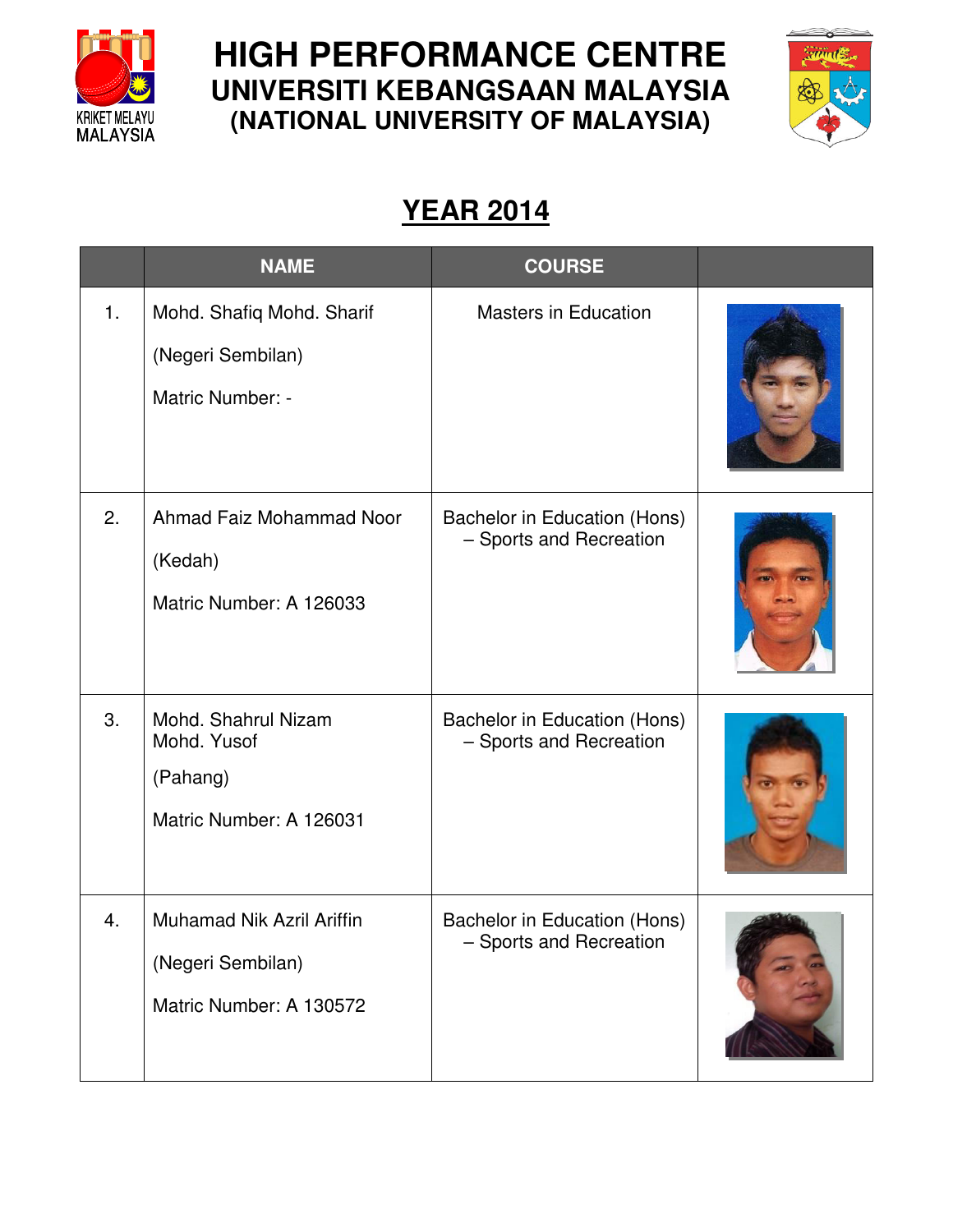| 5.             | Zaid Asyraf Nor Azmi<br>(Negeri Sembilan)<br>Matric Number: A 130573        | Bachelor in Education (Hons)<br>- Sports and Recreation |  |
|----------------|-----------------------------------------------------------------------------|---------------------------------------------------------|--|
| 6.             | <b>Muhammad Hazrul Zainal</b><br>(Johor)<br>Matric Number: A 130571         | Bachelor in Education (Hons)<br>- Sports and Recreation |  |
| 7 <sub>1</sub> | Muhammad Faruq Hakimin<br>Azmi<br>(Kuala Lumpur)<br>Matric Number: A 130570 | Bachelor in Education (Hons)<br>- Sports and Recreation |  |
| 8.             | Asyraf Naim Mohd. Sham<br>(Kuala Lumpur)<br>Matric Number: A 130574         | Bachelor in Education (Hons)<br>- Sports and Recreation |  |
| 9.             | Muhammad Adib Abd. Rahim<br>(Pulau Pinang)<br>Matric Number: A 134789       | Bachelor in Education (Hons)<br>- Sports and Recreation |  |
| 10.            | Adam Zulkifli<br>(Pulau Pinang)<br>Matric Number: A 134784                  | Bachelor in Education (Hons)<br>- Sports and Recreation |  |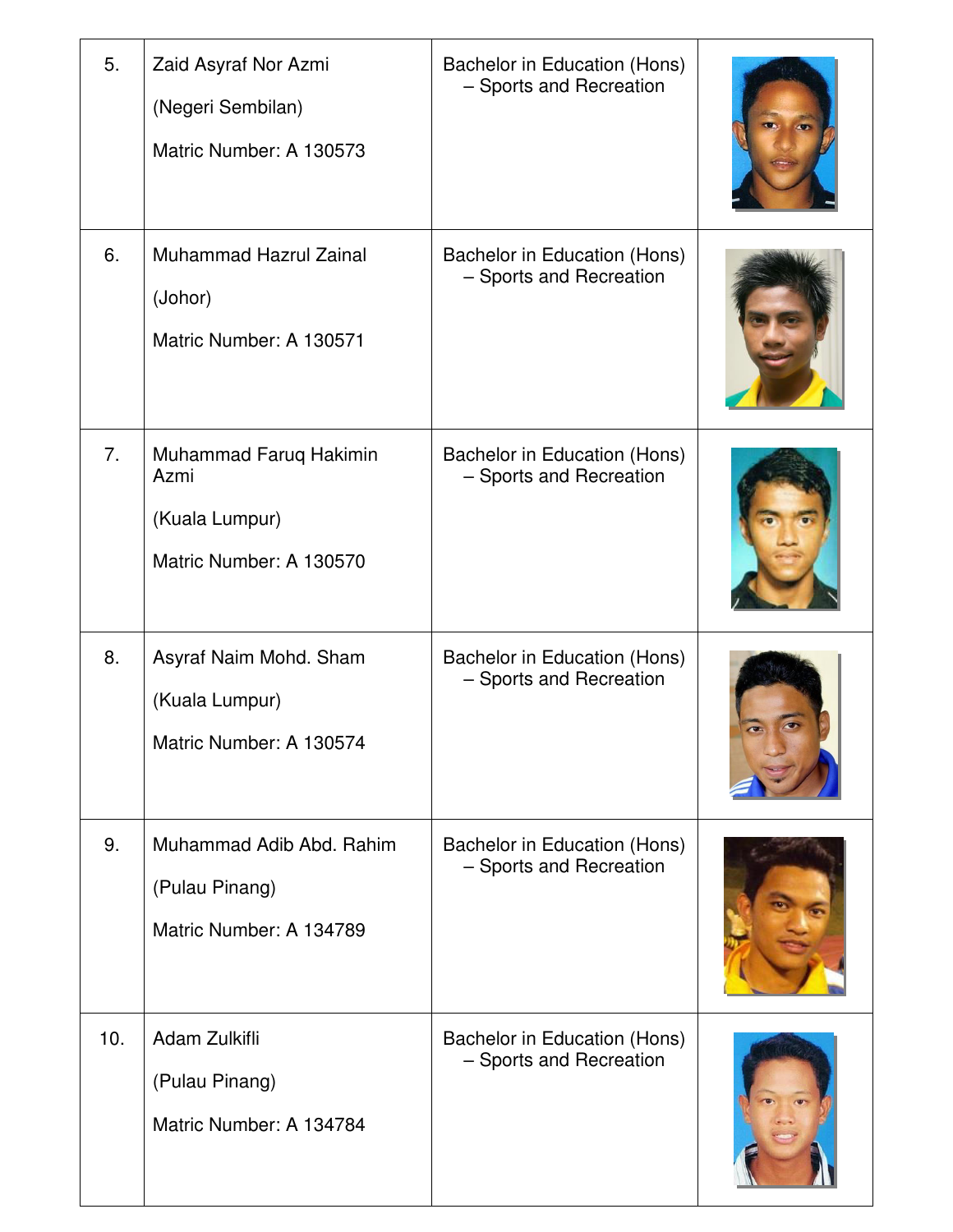| 11. | Mohd. Nazril Abd. Rahman<br>(Kuala Lumpur)<br>Matric Number: A 138660            | Bachelor in Education (Hons)<br>- Sports and Recreation |  |
|-----|----------------------------------------------------------------------------------|---------------------------------------------------------|--|
| 12. | Mohamad Fikri Makram<br>Wan Mohd, Rosdi<br>(Kelantan)<br>Matric Number: A 138648 | Bachelor in Education (Hons)<br>- Sports and Recreation |  |
| 13. | Mohammad Faizal Abu Hassan<br>(Negeri Sembilan)<br>Matric Number: A 138659       | Bachelor in Education (Hons)<br>- Sports and Recreation |  |
| 14. | <b>Fadzrin Kate-Lee</b><br>(Kuala Lumpur)<br>Matric Number: A 142270             | Bachelor in Education (Hons)<br>- Sports and Recreation |  |
| 15. | Ahmad Adzim Yahaya<br>(Pahang)<br>Matric Number: A 142268                        | Bachelor in Education (Hons)<br>- Sports and Recreation |  |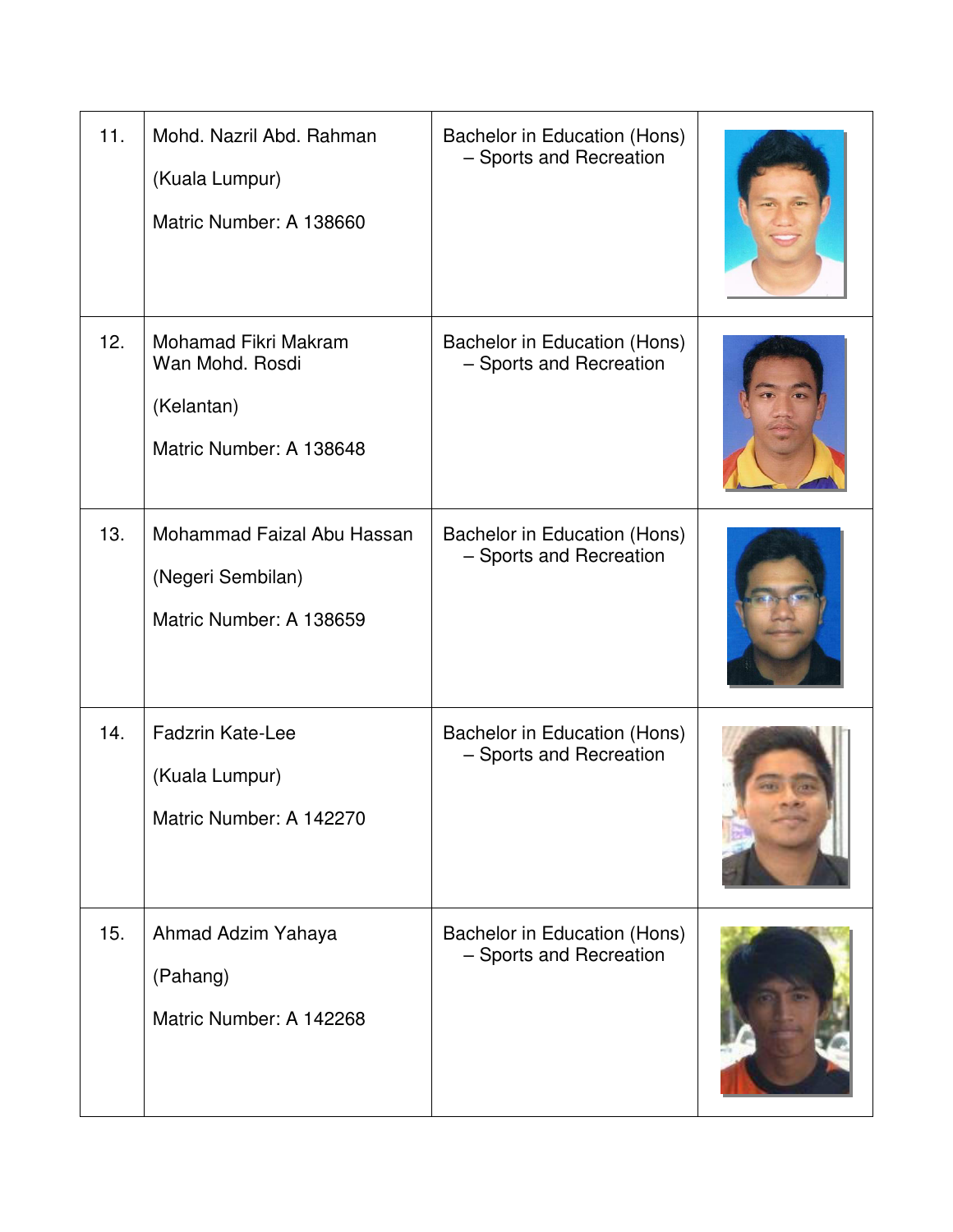| 16. | Nik Nabil Safwan Nik Anuay<br>(Kuala Lumpur)<br>Matric Number: A 142269   | Bachelor in Education (Hons)<br>- Sports and Recreation |  |
|-----|---------------------------------------------------------------------------|---------------------------------------------------------|--|
| 17. | Muhd. Fitri Mohd. Sham<br>(Selangor)<br>Matric Number: A 142281           | Bachelor in Education (Hons)<br>- Sports and Recreation |  |
| 18. | Noor Afif Ahmad Saufee<br>(Pahang)<br>Matric Number: A 146740             | Bachelor in Education (Hons)<br>- Sports and Recreation |  |
| 19. | Ahmad Fauzan Ab. Malik<br>(Pahang)<br>Matric Number: A 146743             | Bachelor in Education (Hons)<br>- Sports and Recreation |  |
| 20. | Che Wan Razlan<br>Che Wan Zalati<br>(Kelantan)<br>Matric Number: A 146742 | Bachelor in Education (Hons)<br>- Sports and Recreation |  |